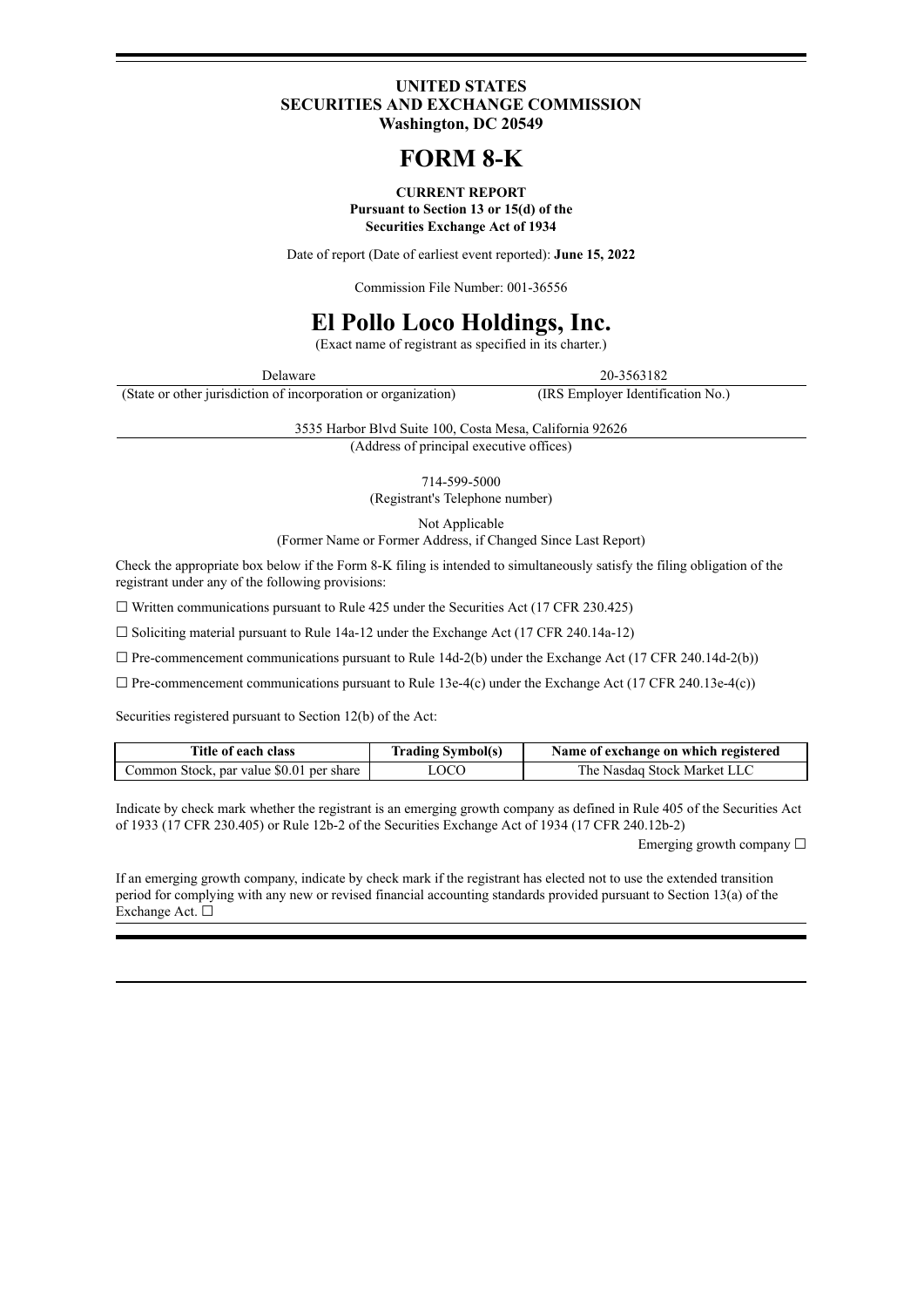#### **Item 5.02 Departure of Directors or Certain Officers; Election of Directors; Appointment of Certain Officers; Compensatory Arrangements of Certain Officers.**

On June 15, 2022, Miguel Lozano notified El Pollo Loco Holdings, Inc. (the "Company") of his decision to retire as Chief Operating Officer of the Company on or before November 22, 2022. In connection with Mr. Lozano's retirement, the Company entered into a Severance and Separation Agreement with Mr. Lozano (the "Separation Agreement"). The following summary of the Separation Agreement is qualified in its entirety by reference to the full text of the Separation Agreement, a copy of which is filed as Exhibit 10.1 to this Current Report on Form 8-K and incorporated by reference herein.

Pursuant to the Separation Agreement, Mr. Lozano's employment with the Company will end on the first to occur of the date that is three weeks after the date a new Chief Operating Officer has started his or her employment with the Company, or November 22, 2022 (the "Separation Date"). If Mr. Lozano remains employed with the Company and assists with the smooth and orderly transition of his duties through the Separation Date or such earlier date on which the Company terminates Mr. Lozano's employment for any reason other than for cause (as defined in the Separation Agreement) then, in exchange for a general release of claims, Mr. Lozano will receive \$81,250 as a severance payment (the "Severance Payment"), which such Severance Payment will be paid to Mr. Lozano in a lump sum on or before ten (10) business days after the Separation Date. Conditioned upon Mr. Lozano's continued employment in good standing with the Company, Mr. Lozano also remains eligible for his current monthly base salary until the Separation Date and a prorated payment of his annual incentive bonus for fiscal 2022, subject to the terms and conditions of the Company's 2022 annual non-equity incentive compensation plan and the Separation Agreement.

#### **Item 9.01 Financial Statements and Exhibits.**

#### **Exhibit**

| No.  | <b>Description</b>                                                                                       |
|------|----------------------------------------------------------------------------------------------------------|
| 10.1 | Severance and Separation Agreement, dated June 15, 2022, between El Pollo Loco Holdings, Inc. and Miguel |
|      | Lozano                                                                                                   |
| 104  | Cover Page Interactive Data File (embedded within the Inline XBRL document)                              |

#### **SIGNATURES**

Pursuant to the requirements of the Securities Exchange Act of 1934, the registrant has duly caused this report to be signed on its behalf by the undersigned hereunto duly authorized.

Date: *June* 21, 2022 By: /s/ Anne E. Jollav

**El Pollo Loco Holdings, Inc.**

*Name: Anne E. Jollay Title: Corporate Secretary*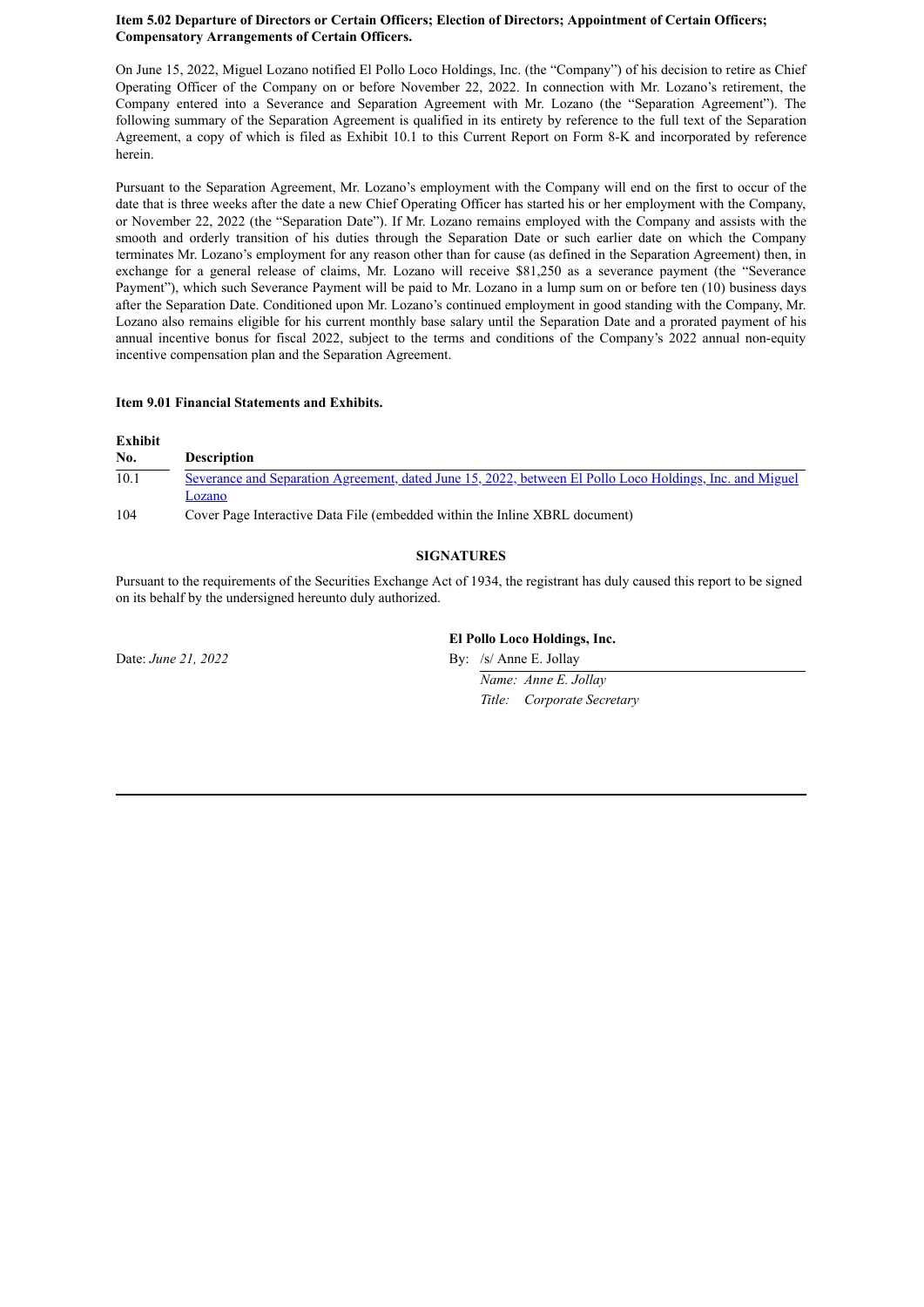#### **CONFIDENTIAL SEVERANCE AND SEPARATION AGREEMENT**

<span id="page-2-0"></span>This Confidential Severance and Separation Agreement ("**Agreement**") is made and entered into between Miguel Lozano ("**Executive**"), on behalf of himself, Executive's agents, heirs, executors, successors, agents, and assigns, and El Pollo Loco, Inc. ("**Employer**" or the "**Company**") on behalf of itself and its past and present officers, board, affiliates, subsidiaries, parents, agents, past and present Executives, assigns, insurers, representatives, attorneys, and all other persons acting by, through, under or in concert with it. This Agreement may also refer to Executive and Employer as "the Parties." The Parties agree that:

A. On March 18, 2019, Executive signed an Employment Agreement with Employer to be employed as the Company's Chief Operating Officer ("COO"). Executive currently is employed as the COO but has been considering whether and under what circumstances he may retire from the Company and end his employment, in accordance with paragraph seven of the Employment Agreement; and

B. Executive desires a smooth transition of Executive's job duties in the event of Executive's retirement from the Company, and Employer desires to retain the services of the Executive for a period of time after a new COO begins employment for such transition; and

C. On June 14, 2022, this Agreement was provided to Executive and is open for his consideration for **seven (7)** calendar days until **June 21, 2022**, and shall become null and void if not executed by or before that deadline. The earliest Executive can sign this Agreement is on **June 14, 2022**, and the execution and return of this Agreement by Executive shall constitute Executive's notice to the Company of his decision to retire from the Company.

D. Executive also holds stock, shares or options, other securities or rights to purchase shares of the Employer's capital stock pursuant to the Employer's Omnibus Equity Incentive Plan and its related plan documents (collectively, the "**Incentive Plan**"), subject to certain vesting requirements and other terms and conditions set forth in the Incentive Plan.

E. Through this Agreement, the Parties wish to memorialize the terms of the Executive's separation from Employer.

NOW THEREFORE, in consideration of the promises made herein, the Parties hereby agree as follows:

#### 1. **Employment.**

(a) The Parties agree that Executive's employment with Employer will end on the date that is three weeks after the date a new COO has started his/her employment with the Company, or **November 22, 2022**, whichever date occurs first (such date, the "**Separation Date**"). The Parties further agree that following the Executive's separation from employment, Executive will receive all wages due as of that date, including any accrued and unused vacation or paid time off hours, whether or not Executive signs this Agreement. All medical, dental, and vision benefits shall cease at the end of the calendar month after Executive's last day of employment. All other benefits, including AD&D, Life, and STD/LTD cease upon separation from the Company.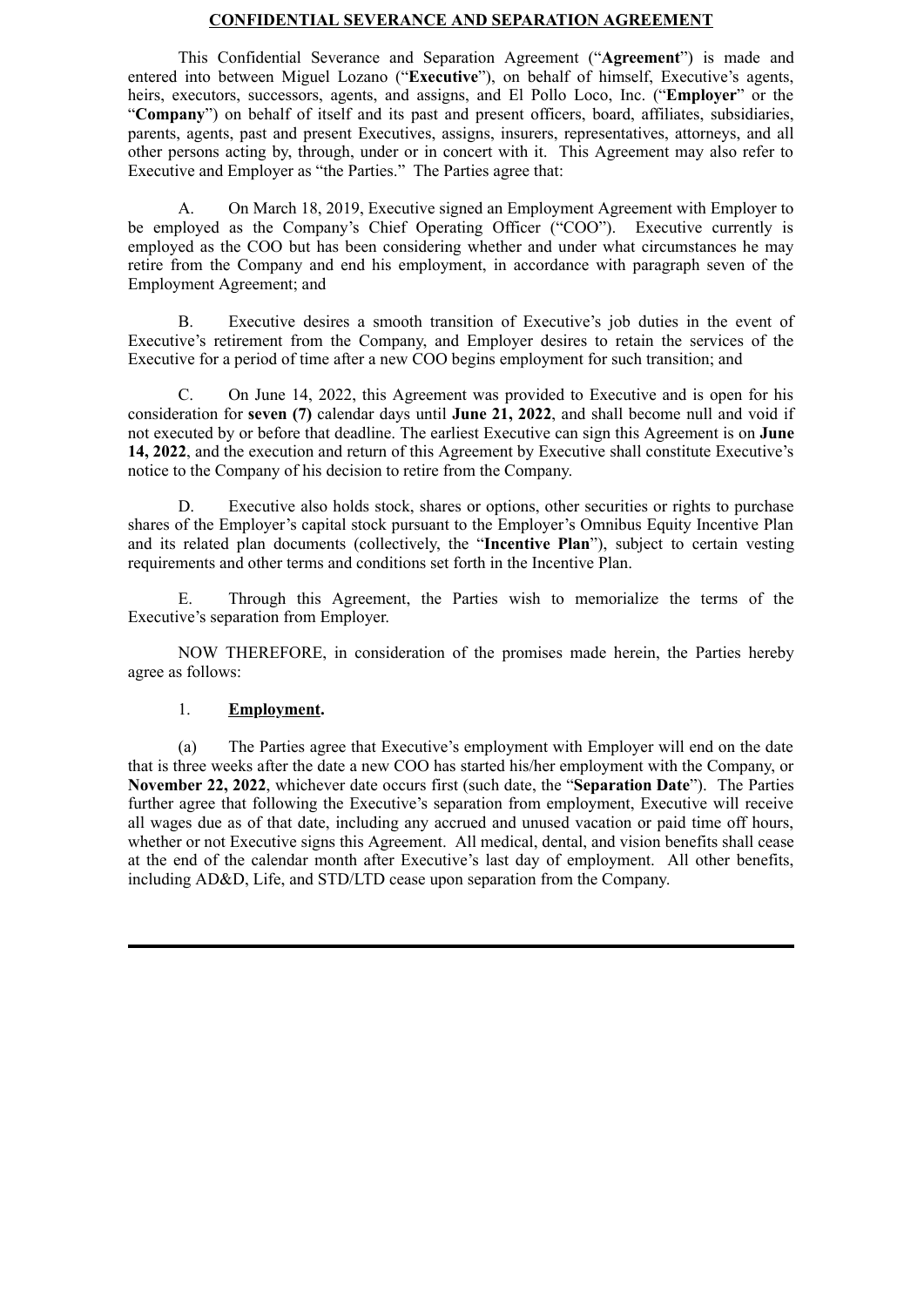(b) If Executive accepts this offer and remains in Employer's employ through the Separation Date or such earlier date on which Employer terminates Executive's employment for any reason other than For Cause (defined in Section 2); **and** Executive executes the General Release attached as **Attachment A no earlier than the day after the Separation Date**, Employer will pay Executive eighty-one thousand and two hundred fifty dollars (\$81,250.00) designated as "**Severance Payment**." The Severance Payment will be paid to Executive in a lump sum on or before ten (10) business days after the Separation Date and after execution of this Agreement.

## 2. **Disqualifying Events; Other Conditions**.

(a) Executive will not be eligible for any portion of the Severance Payment if one of the following occurs:

(1) Executive retires from employment, dies or becomes permanently disabled prior to the Separation Date.

(2) Employer terminates Executive for Cause before the Separation Date. For purposes of this Agreement, "Cause" shall mean (a) action by the Executive that constitute acts of (i) fraud; (ii) embezzlement; (iii) gross insubordination; (iv) gross misconduct; (v) material dishonesty which causes material harm to the Company; (vi) the Executive's inability, failure, or refusal to perform any duty, responsibility, or obligation of his position, which (to the extent such inability, failure, or refusal to perform is curable in the judgment of the Company) is not cured by the Executive within five (5) days after receiving written notice from the Company of such inability, failure; (vii) Executive's commission of a felony; (viii) Executive's substance abuse or alcohol abuse which renders the Executive unfit to perform his duties; or (ix) any breach of the covenants set forth in Executive's Employment Agreement signed by Executive on March 18, 2019.

(b) As a condition of being eligible to receive the Severance Payment pursuant to this Agreement, Executive shall assist with the smooth and orderly transition of Executive's duties to the new COO in a positive fashion (as determined by Employer) through the Separation Date (the "**Transition Period**"). Employer agrees to continue to employ Executive on an at-will basis , and Executive agrees to perform any job duties assigned by the Employer's Chief Executive Officer, conduct himself professionally, take reasonable amounts of vacation consistent with the Employer's policy from the execution of this Agreement and the Separation Date, remain in compliance with Executive's legal obligations toward the Employer (including abiding by the terms of this Separation Agreement), and attend all meetings of the board of directors of El Pollo Loco Holdings, Inc. during such time as Executive is serving as COO. As of and following the Separation Date, Executive will have no further employment duties or responsibilities to Employer, and Executive will no longer be earning wages or other compensation from Employer.

(c) Unless Executive resigns or is terminated before the Separation Date, on or after the Separation Date, Executive will receive a general release confirming the terms of Executive's departure and containing a waiver and release of all claims (the "**General Release**"). In the event Executive elects not to sign the General Release or, after signing, revokes Executive's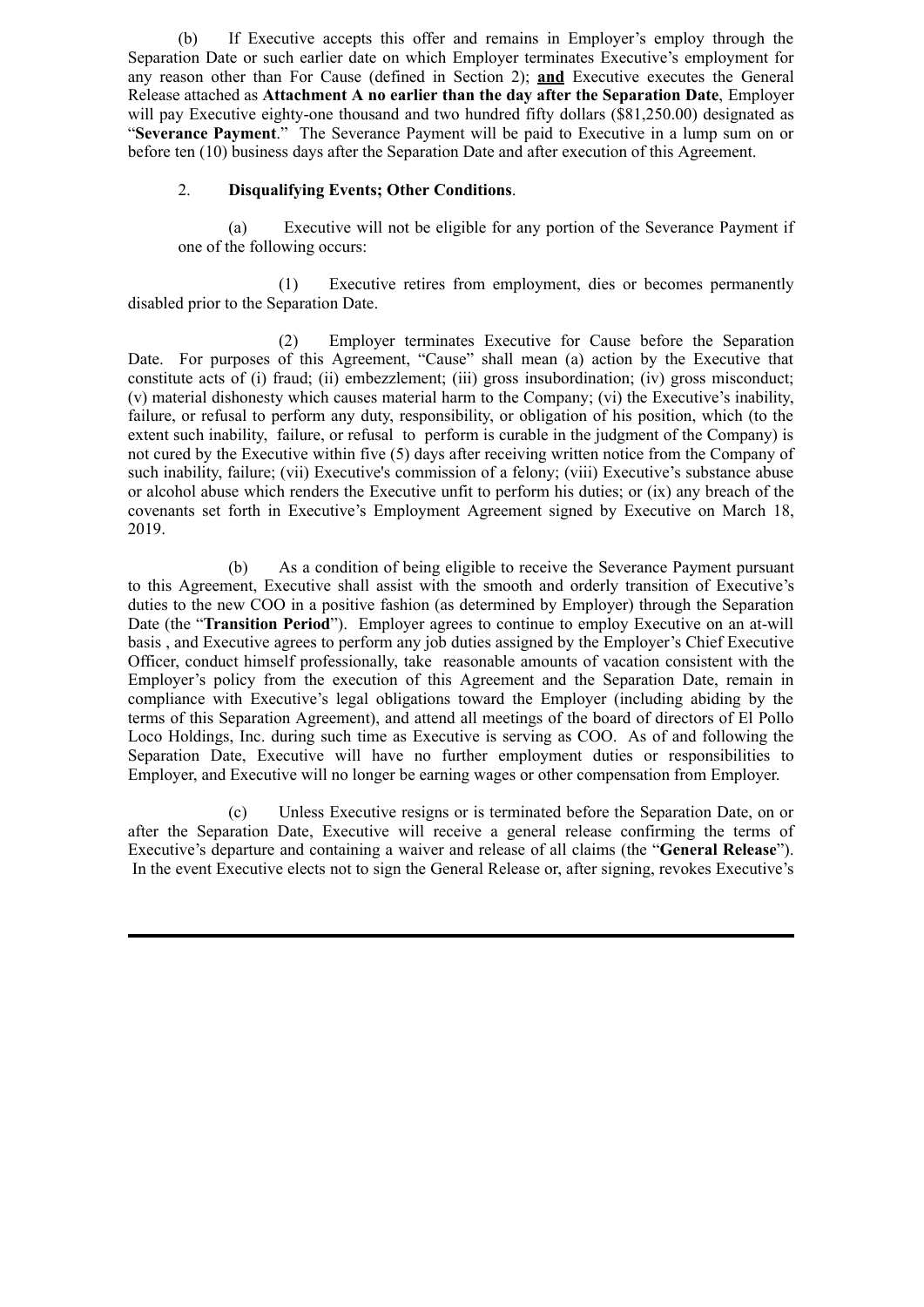acceptance of the General Release within the revocation period, Executive will not be eligible for the Severance Payment as described in Section 1(b) of this Agreement.

(d) With respect of the options granted to the Executive pursuant to the Incentive Plan, (i) subject to continued employment and compliance with this Agreement, the portion of such options that remains unvested as of the Separation Date shall be forfeited pursuant to the terms of the Incentive Plan and the relevant grant agreement(s), and (ii) the vested portion of such options will remain outstanding beyond the Separation Date pursuant to the terms of the Incentive Plan, and unless exercised within ninety (90) days after the Separation Date, will be forfeited as provided in the Incentive Plan and applicable award agreements.

3. The Parties agree that, conditioned upon Executive's continued employment with Employer in good standing, his abiding by the terms of this Agreement, and Executive's execution and non-revocation of the General Release, Executive is eligible for (i) his current monthly base salary (the "**Salary Payment**") until the Separation Date; (ii) the payment of the Severance Payment; and (iii) a prorated payment of the 2022 Annual Incentive Bonus (the "**Annual Bonus**"), subject to the terms and conditions of the 2022 annual non-equity incentive compensation plan (the "**Annual Incentive Plan**") and this Agreement.

(a) The Salary Payment reflects Executive's earned wages for his employment during the Transition Period. The Salary Payment will be paid on the same terms, at the same rate, and with the same frequency as Executive's current monthly base salary. Executive will be paid the Salary Payment through the Separation Date; or, if Executive resigns or Employer terminates Executive before the Separation Date, through Executive's last day of employment with Employer.

(b) The Annual Bonus payment is conditioned on Executive's continuous employment in good standing through the Separation Date, as described in Section 2(b), and also is conditioned on Executive validly executing and not revoking the General Release. The prorated Annual Bonus payment will be calculated using the company performance factor and the individual performance factor, as specified in the terms and conditions of the Annual Incentive Plan, provided, that (i) the Company shall use 100% of the Executive's target for the individual performance factor and (ii) amounts earned under the company performance factor, if any, will be subject to actual Company performance achieved under the Annual Incentive Plan, subject in all cases to Executive's compliance with the terms of this Agreement, including compliance with Section 2(b) of this Agreement. The prorated payment of the Annual Bonus will be calculated by taking the amount Executive was eligible to receive using the company and individual performance factors, multiplied by a fraction the numerator of which is the number of days Executive is employed by the Company in 2022, and the denominator of which is the total number of days in such year, payable five business days after the Company files its annual report on Form annual report on Form 10-K for fiscal year 2022.

Acknowledgments and Affirmations. Executive affirms that, as of the date of Executive's signature on this Agreement, all of the following statements are true and correct:

● Executive has not filed or caused to be filed, and presently is not a party to any claim against Employer.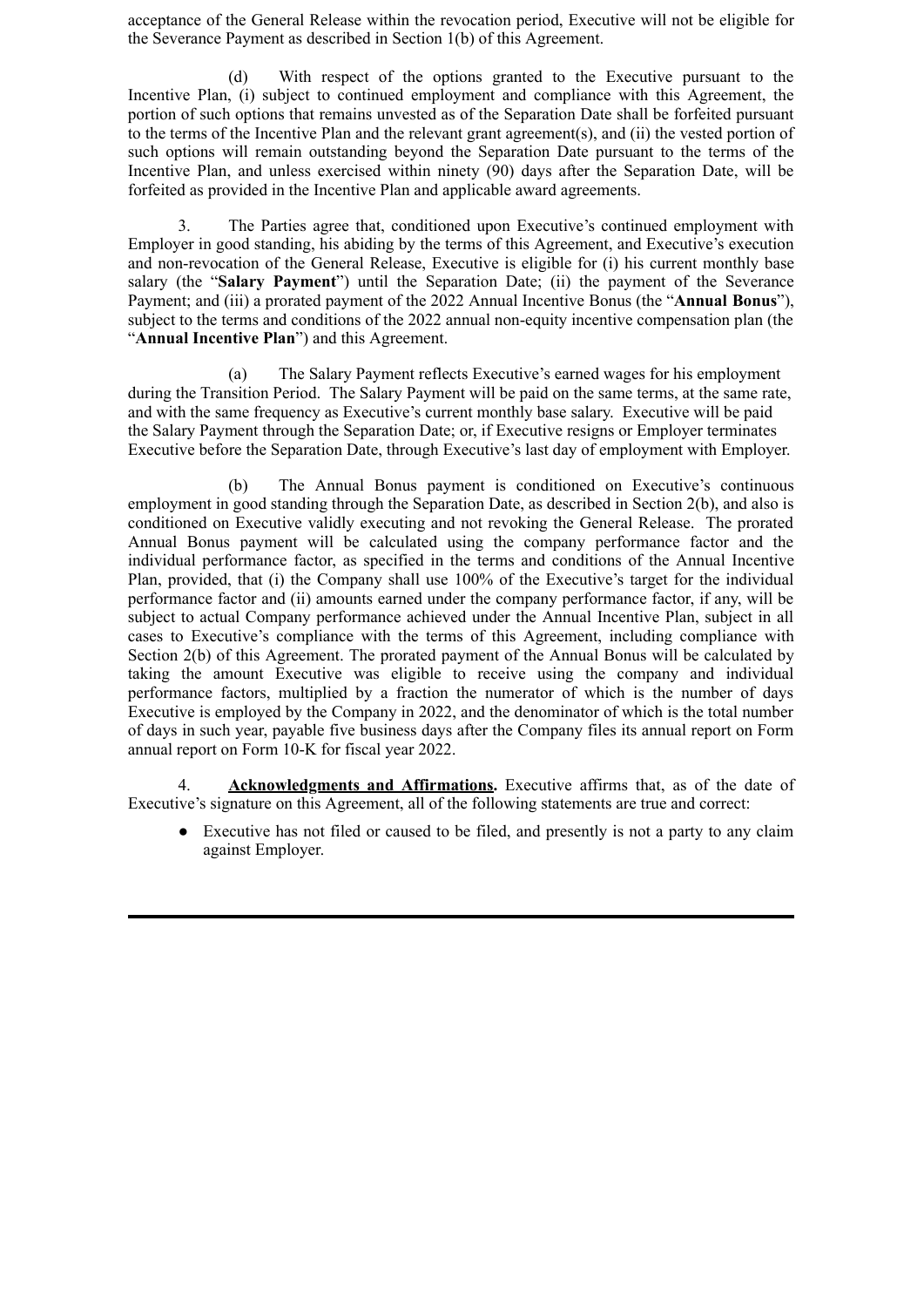- Executive has been paid or has received all compensation, wages, bonuses, commissions, or benefits to which Executive may be entitled for work performed for Employer.
- Executive has been granted any leave to which Executive was entitled under the Family and Medical Leave Act or related state or local leave or disability accommodation laws.
- Executive has no known workplace injuries or occupational diseases.
- Executive has not divulged any proprietary or confidential information of Employer and will continue to maintain the confidentiality of such information consistent with Employer's policies, including but not limited to all agreements signed requiring Executive to maintain confidentiality of confidential or trade secret information of Employer, or applicable law.
- Executive has not been retaliated against for reporting any allegations of wrongdoing by Employer or its officers, including any allegations of corporate fraud. Both Parties acknowledge that this Agreement does not limit either party's right, where applicable, to file or participate in an investigative proceeding of any federal, state or local governmental agency.
- All of Employer's decisions regarding Executive's pay and benefits through the date Executive signs this Agreement were not discriminatory based on age, disability, race, color, sex, religion, national origin or any other classification protected by law.

5. **Governing Law and Interpretation.** The Parties intend this Agreement to be final, binding, admissible, and enforceable under applicable law, including California Code of Civil Procedure Section 664.6 and California Evidence Code Sections 1115 *et seq.* This Agreement shall be governed and conformed in accordance with the laws of the State of California without regard to its conflict of laws provision, provided, however, that the arbitration agreement in this Agreement shall be governed by the Federal Arbitration Act. In the event of a breach of any provision of this Agreement, either party may institute an action specifically to enforce any term or terms of this Agreement or to seek any damages for breach. Should any provision of this Agreement be declared illegal or unenforceable by any court of competent jurisdiction and cannot be modified to be enforceable, excluding the general release language, such provision shall immediately become null and void, leaving the remainder of this Agreement in full force and effect.

6. **Amendment**. This Agreement may not be modified, altered or changed except in a writing signed by both Parties that specifically refers to this Agreement.

7. **Entire Agreement.** This Agreement sets forth the entire agreement between the Executive and the Employer about Executive's separation, and fully supersedes any prior agreements or understandings about Executive's employment or the termination of that Employment, except that the Mutual Agreement to Arbitrate Claims entered into by the parties on or about January 20, 2020 shall also remain in effect. Executive acknowledges that Executive has not relied on any representations, promises, or agreements of any kind made to Executive in connection with Executive's decision to accept this Agreement, except for those set forth in this Agreement.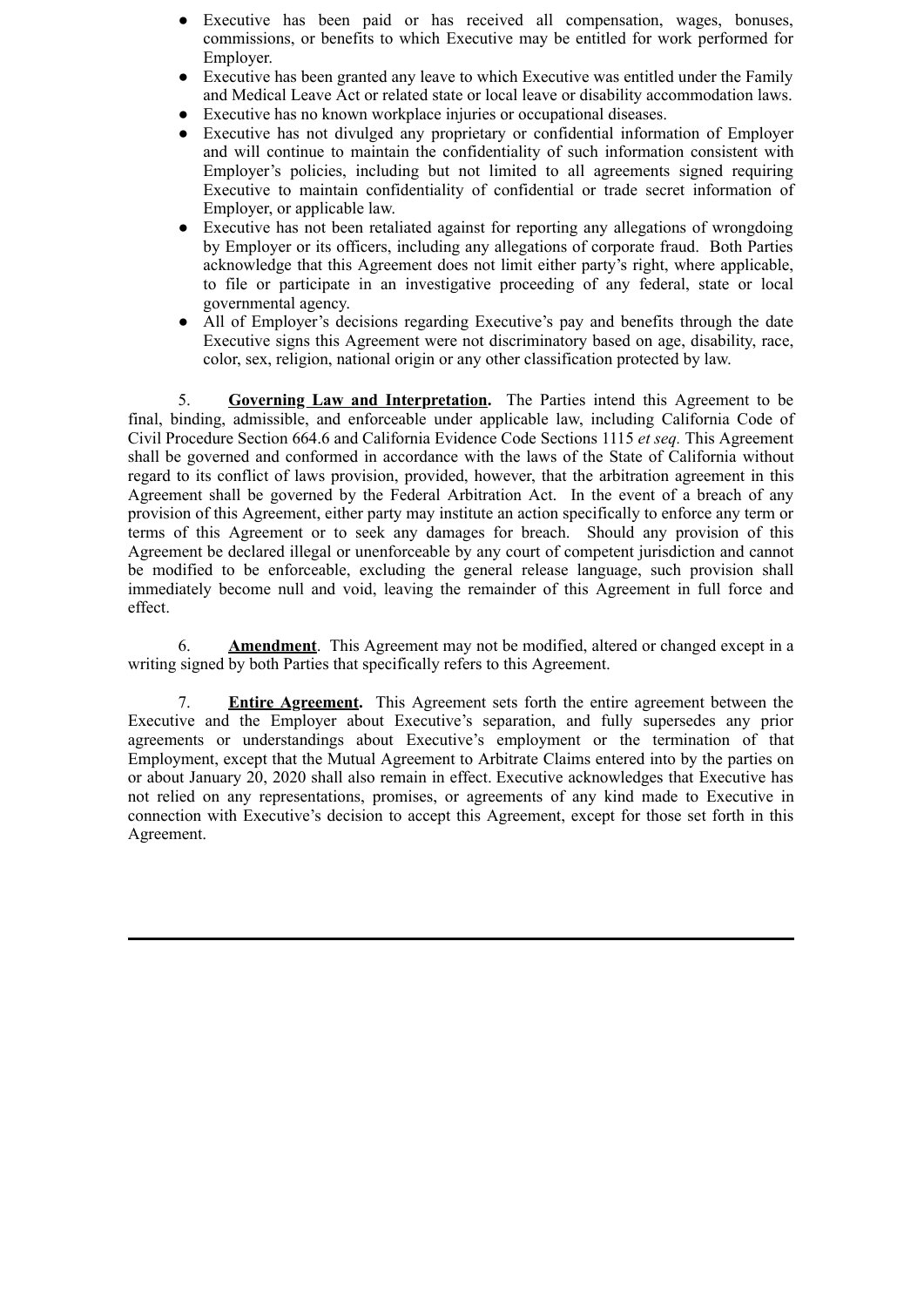8. **No Waiver**. If Executive or Employer fails to enforce this Agreement or to insist on performance of any term, that failure does not mean a waiver of that term or of the Agreement. The Agreement remains in full force and effect anyway.

9. **Voluntary Agreement.** Executive and the Employer each agree they have signed this Agreement freely and voluntarily after having read the Agreement and consulted counsel of their choice if they wished to do so. Executive understands the meaning of this Agreement and that this Agreement is a legal contract that is binding on Executive and the Employer.

10. **Counterparts.** Executive and the Employer may sign separate copies of this Agreement, but those separate copies will constitute one agreement and each signed copy will be fully effective as if it were a single original document. A facsimile or Adobe portable document format ("pdf") copy of this Agreement shall be as effective as an original.

11. **Severability.** Should any provision of this Agreement be declared or be determined by any court to be illegal or invalid, the validity of the remaining parts, terms, or provisions shall not be affected, and said illegal or invalid part, term, or provision shall be deemed not to be part of this Agreement.

The Parties knowingly and voluntarily sign this Agreement as of the date(s) set forth below:

### EL POLLO LOCO

By:  $/s/$  By:  $/s/$ 

Miguel Lozano Rosanne Setoguchi Vice President, Chief People Officer

Date: <u>June 15, 2022</u> Date: June 15, 2022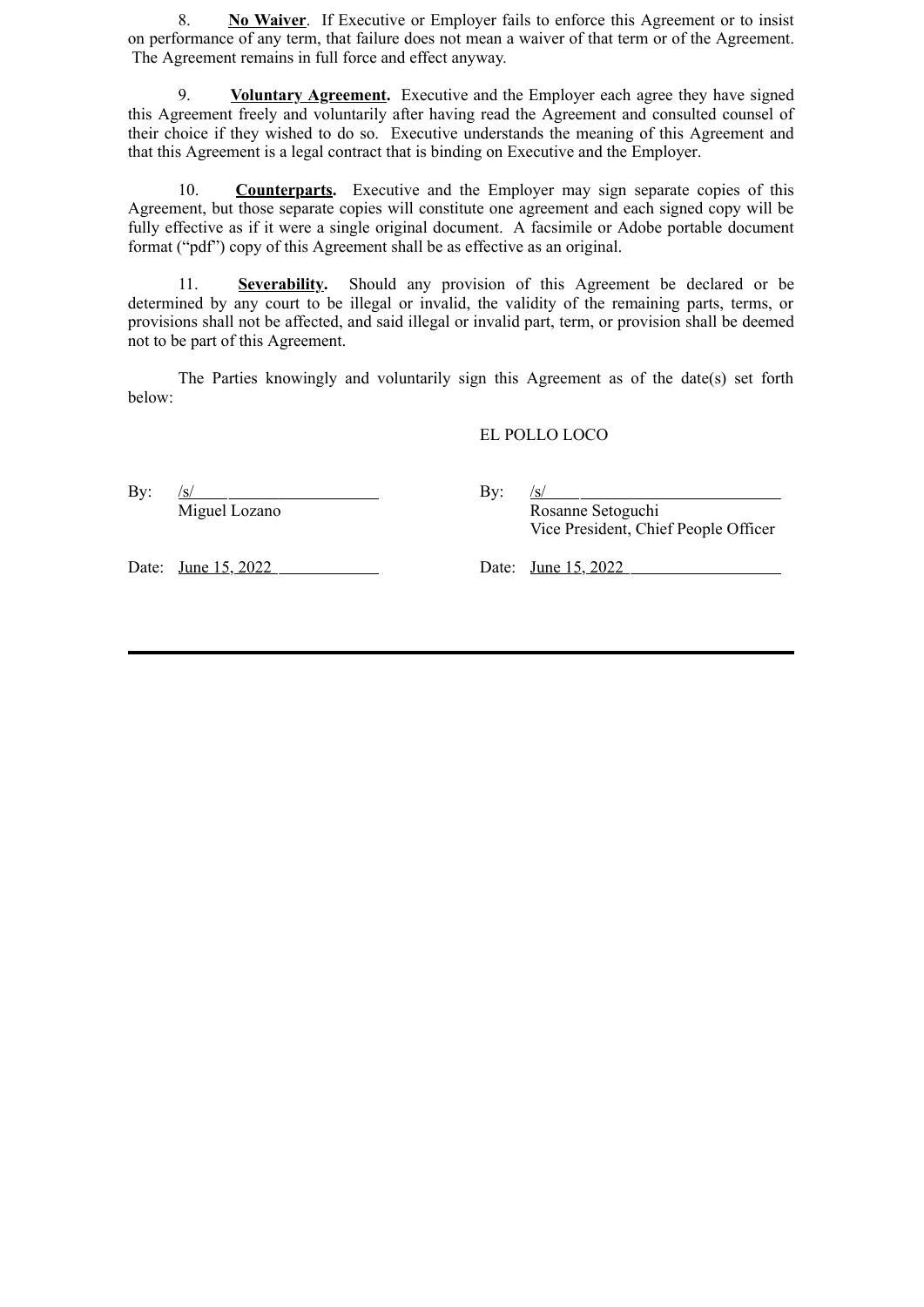### **Attachment A**

#### **Confidential General Release**

Pursuant to Confidential Severance and Separation Agreement between the Employer and Executive, provided on  $2022$  (the "**Separation Agreement**"), this Confidential General Release (the "**Release Agreement**") is by and between El Pollo Loco, Inc. (the "**Employer**" or the "**Company**"), and Miguel Lozano, ("**Executive**") provided on \_\_\_\_\_\_\_\_, 2022. Executive and the Employer agree as follows:

# **1. Confirming Agreement**

- a. The entering into and non-revocation of this Release Agreement is a condition to Executive's eligibility for the Severance Payment under Section 1(b) of the Separation Agreement. Terms not otherwise defined in this Release Agreement have the same meaning as in the Separation Agreement.
- b. Executive acknowledges that Employer has performed all of its obligations as set forth in the Separation Agreement, including but not limited to remitting the Salary Payment and all other payments and benefits owed for the Transition Period through the date hereof .
- c. Executive reaffirms the terms and conditions of the Separation Agreement and expressly reaffirm all of Executive's ongoing obligations which survive the termination of Executive's employment with the Employer as set forth in the Separation Agreement.

# **2. Waiver and Release**

In exchange for the consideration described in the Separation Agreement, Executive unconditionally releases Employer and all related companies, parents, successors, assigns, and all their officers, directors, employees, consultants, agents, representatives, and attorneys (collectively, the "**Releasees**") from all claims, liabilities, demands, causes of action, costs, expenses, attorney's fees, damages, indemnities and obligations of every kind and nature, in law, equity, or otherwise, known and unknown, suspected and unsuspected, disclosed and undisclosed, arising out of or in any way related to agreements, events, acts or conduct at any time prior to and including the execution date of this Agreement, including, but not limited to any claim which could be asserted now or in the future based on events, acts or occurrences as of the date of this Agreement, whether for damages, wages, vacation pay, paid time off, severance pay, front pay, back pay, attorneys' fees, costs, expenses and/or any other relief or remedy under any contract or federal, state or local law, ordinance or regulation, including, but not limited to, laws or regulations covering Title VII of the Civil Rights Act of 1964, and the Civil Rights Act of 1991, Sections 1981 through 1988 of Title 42 of the United States Code, the Employee Retirement Income Security Act of 1974, the Immigration Reform and Control Act, the Americans with Disabilities Act of 1990, the Age Discrimination in Employment Act ("ADEA") of 1967, as amended, 29 U.S.C. §621, et seq., and the Older Workers Benefit Protection Act ("OWBPA"), the Occupational Safety and Health Act, the Family and Medical Leave Act, the Uniformed Services Employment and Reemployment Rights Act of 1994, the Worker Adjustment and Retraining Notification Act of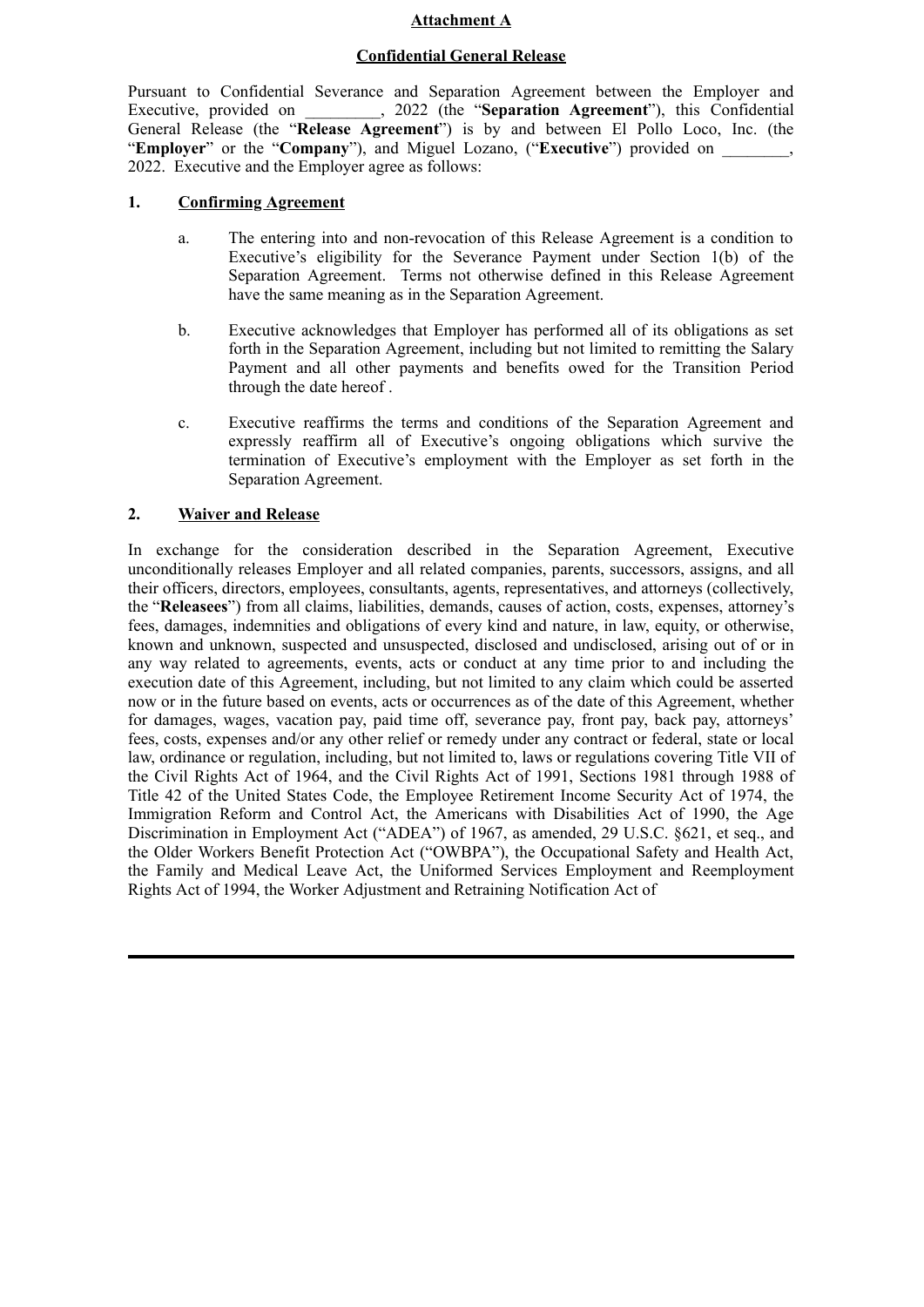1988, and the Sarbanes-Oxley Act, and any amendments to the foregoing. Executive further waives and releases any and all claims or demands arising under the statutes, laws, ordinances, regulations, or common laws of the State of California, including, but not limited to, the California Fair Employment and Housing Act, the California Family Rights Act, the California Labor Code and any applicable Wage Order, the California Business and Professions Code, and any other state or local laws or regulations as well as any other claims under any other tort, contractual, common law, or statutory theory that Executive may have had or now has up to the date of this Agreement.

**For the purpose of implementing a full and complete release, Executive expressly acknowledges and agree that this Agreement resolves all legal claims Executive may have against Employer and the Releasees as of the date of this Agreement, including but not limited to claims that Executive did not know or suspect to exist in his favor at the time of the Effective Date of this Agreement (as defined in Paragraph 5 below), despite the fact that California Civil Code section 1542 or other applicable law may provide otherwise. Executive expressly waives any and all rights which Executive may have under the provisions of California Civil Code section 1542 or any similar state or federal statute. Section 1542 provides as follows:**

> **A GENERAL RELEASE DOES NOT EXTEND TO CLAIMS THAT THE CREDITOR OR RELEASING PARTY DOES NOT KNOW OR SUSPECT TO EXIST IN HIS OR HER FAVOR AT THE TIME OF EXECUTING THE RELEASE AND THAT, IF KNOWN BY HIM OR HER, WOULD HAVE MATERIALLY AFFECTED HIS OR HER SETTLEMENT WITH THE DEBTOR OR RELEASED PARTY.**

## **3. Promise Not to Sue; Acknowledgements**

Executive has not, at any time up to and including the date on which he signs this Release Agreement, commenced, and will not in the future commence, to the full extent permitted by law, any action or proceeding, or file any action, of any nature arising out of the matters released above other than as specifically identified therein or as excluded below, and Executive waives to the full extent permitted by law, any right to any monetary or equitable relief in any proceeding that may relate to the matters released herein. Executive acknowledges and affirms the representations set forth in the Separation Agreement and further represent that as of the date of this Release Agreement, Executive has returned to the Company all property, files, and other Company materials in his possession.

# **4. Exclusions from Waivers and Release of Claims**

Notwithstanding anything else stated in this Release Agreement, Executive understands and agrees that:

a. Nothing in this Release Agreement is intended to limit or restrict any rights that Executive may have to enforce the Separation Agreement or to interfere with or affect a waiver of any other right that cannot, by express and unequivocal terms of law, be limited, waived, or extinguished. This Release Agreement also does not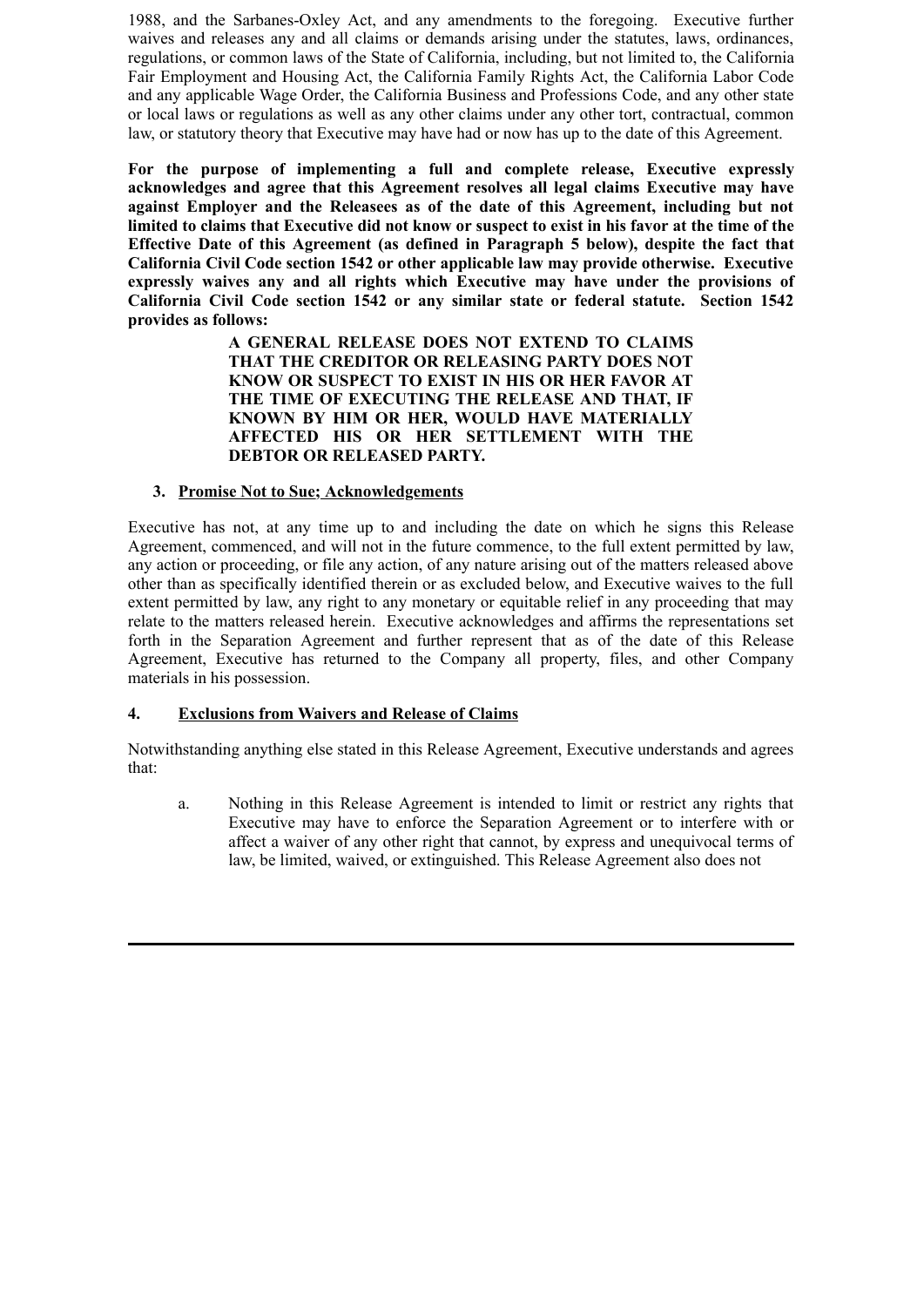apply to any claims that the controlling law clearly states may not be released by private agreement.

- b. This Release Agreement does not affect Executive's non-forfeitable rights to Executive's accrued benefits (within the meaning of Sections 203 and 204 of the Employee Retirement Income Security Act of 1974, as amended ("ERISA")) under the Company's ERISA-covered employee benefits plans.
- c. This Release Agreement shall not apply to rights or claims that may arise after the Effective Date of this Release Agreement.
- d. This Release Agreement does not preclude filing a charge with or participating in an investigation or proceeding conducted by the Equal Employment Opportunity Commission ("EEOC"), the U.S. Department of Labor ("DOL"), the National Labor Relations Board ("NLRB"), the Securities and Exchange Commission ("SEC") or any other federal, state, or local commission, board or agency charged with enforcing employment or other laws. However, by signing this Release Agreement, Executive understands and agrees that he is waiving any right to recover money or other individual relief based on claims asserted in such a charge in any proceeding brought by Executive or on Executive's behalf, except that this Agreement does not limit his right to receive and fully retain an award from a government-administered whistleblower award program.
- e. This Release Agreement does not preclude Executive's ability to report fraud, waste or abuse to federal or state officials regarding the Company's management of public contracts, or his obligation to cooperate with any government authorities.
- f. This Release Agreement does not limit any statutory rights Executive may have to file a charge or to bring an action to challenge the terms of this Release Agreement or contest the validity of the release contained in this Release Agreement under the ADEA or the OWBPA.
- g. This Release Agreement does not limit or waive Executive's right to file an application for an award for original information submitted pursuant to Section 21F of the Securities Exchange Act of 1934.

## **5. Notice and Revocation Periods**

Executive acknowledges that he was advised that he could take at least twenty-one (21) days from the date this Release Agreement was given to Executive to review this Release Agreement and decide whether he would enter into this Release Agreement. To the extent that Executive has elected to enter into this Release Agreement prior to such time, Executive has done so voluntarily, and has knowingly waived such twenty-one (21) day review period. Executive may not execute this agreement prior to November 22, 2022.

Executive may revoke this Release Agreement within a period of seven (7) calendar days after its execution (the "**Revocation Period**"), by delivery of a written notice of revocation (the "**Revocation Notice**") prior to 5:00 p.m. on the last day comprising the Revocation Period to the